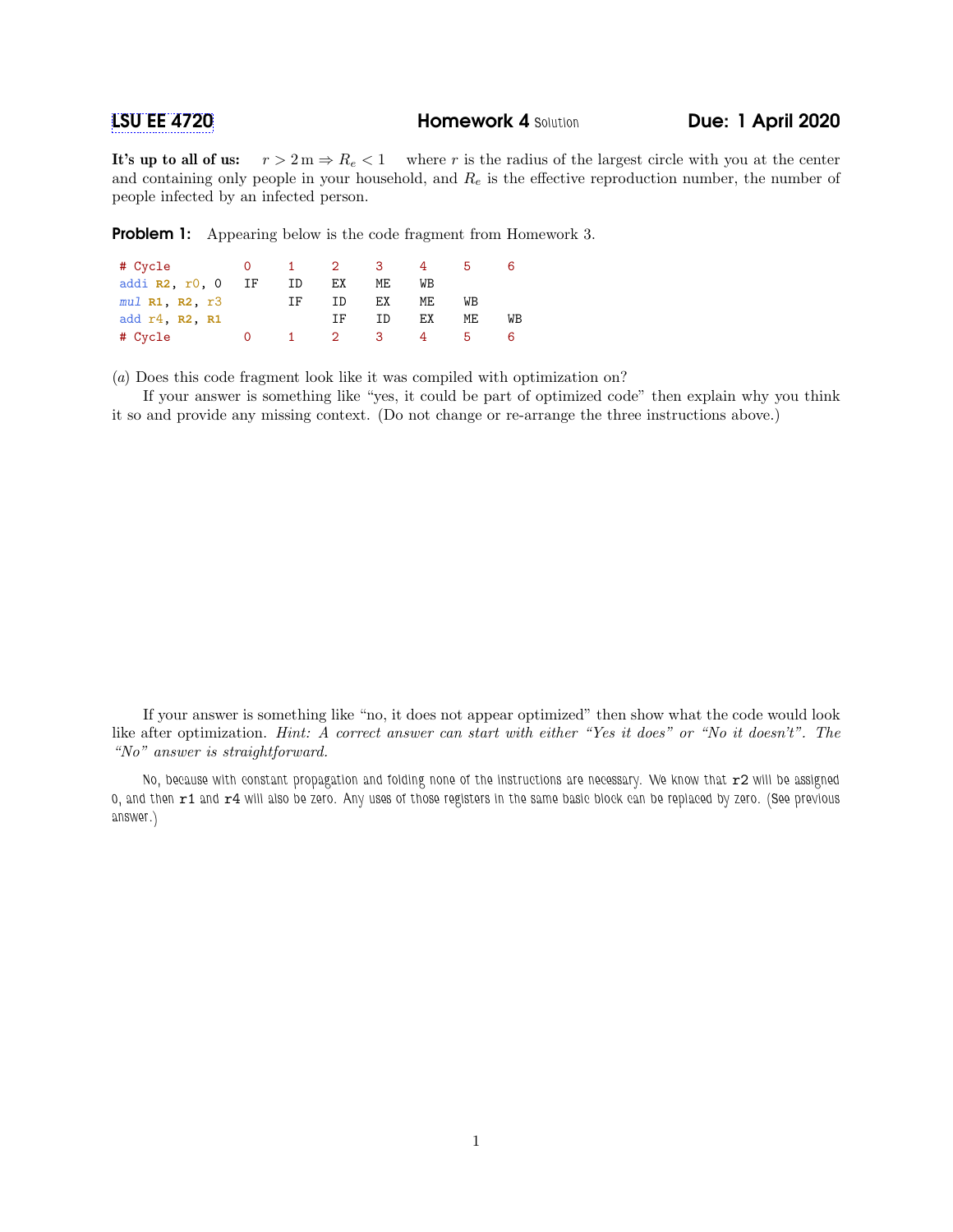**Problem 2:** MIPS does not appear to have a multi instruction.

(a) Comment on the following:

MIPS has a mul instruction but does not have a muli instruction because, as the solution to Homework 2 shows, the additional hardware for muli (beyond that used for mul) would be too costly.

Is the statement above reasonable or unreasonable? Explain.

Unreasonable, because the connection to the lower input of the Y1 unit is from the lower ALU mux, which has a connection to the immediate. Therefore, the implementation of the muli would only require changes to control logic.

(b) Show the encoding of MIPS instruction mul r1, r2, r3. Show all 32 bits of the instruction, divided into fields (each field can be shown in the radix of your choice). (The MIPS ISA manuals are linked to the course Web page. Instruction encodings are in Volume II.)

A quick lookup in the ISA manual reveals that the opcode is  $1c_{16}$  and the Func field value is 2. As with most type-R instructions the order of the assembly language arguments are rd, rs, rt. The sa field is—must be—zero.

|         | Obcode |       | r٥<br>ι٥ |   | v  |    |    | sa | Func |     |
|---------|--------|-------|----------|---|----|----|----|----|------|-----|
| MIPS R: |        | 0x1c  |          | ∸ |    |    |    |    |      | 0x2 |
|         | ັ      | 26 25 |          |   | 20 | 16 | 15 | 10 | Д    |     |

(c) Some possible reasons that there is no muli instruction in MIPS is that either there are no Format-I opcodes available (they are all used by other instructions) or that the few remaining opcodes are being kept in reserve for a better instruction than a muli.

Based on the MIPS Architecture Manuals (they are linked to the course references page) how many opcodes are available for new Format-I instructions? The easy way to solve this is to find the right table. The hard way to solve this is to go through the 144 or so pages of instruction descriptions. *Hint: Look in* volume I.

The following solution is based on the MIPS manuals linked to the course Web page, which are Revision 0.95 and describe MIPS before Release 6.

Table A-2 shows the encoding of the Opcode field. Twelve entries in the table appear blank. Assuming they are supposed to be blank, and are not a problem with either the PDF encoding of the manual or of the PDF viewer I am using, then there are 12 opcode slots available.

Assuming there is a PDF problem of some kind then the number of free opcodes are the number of entries in Table A-2 with the symbol shown in the first row of Table A-1, the row for "Operations . . . reserved for future use" instructions.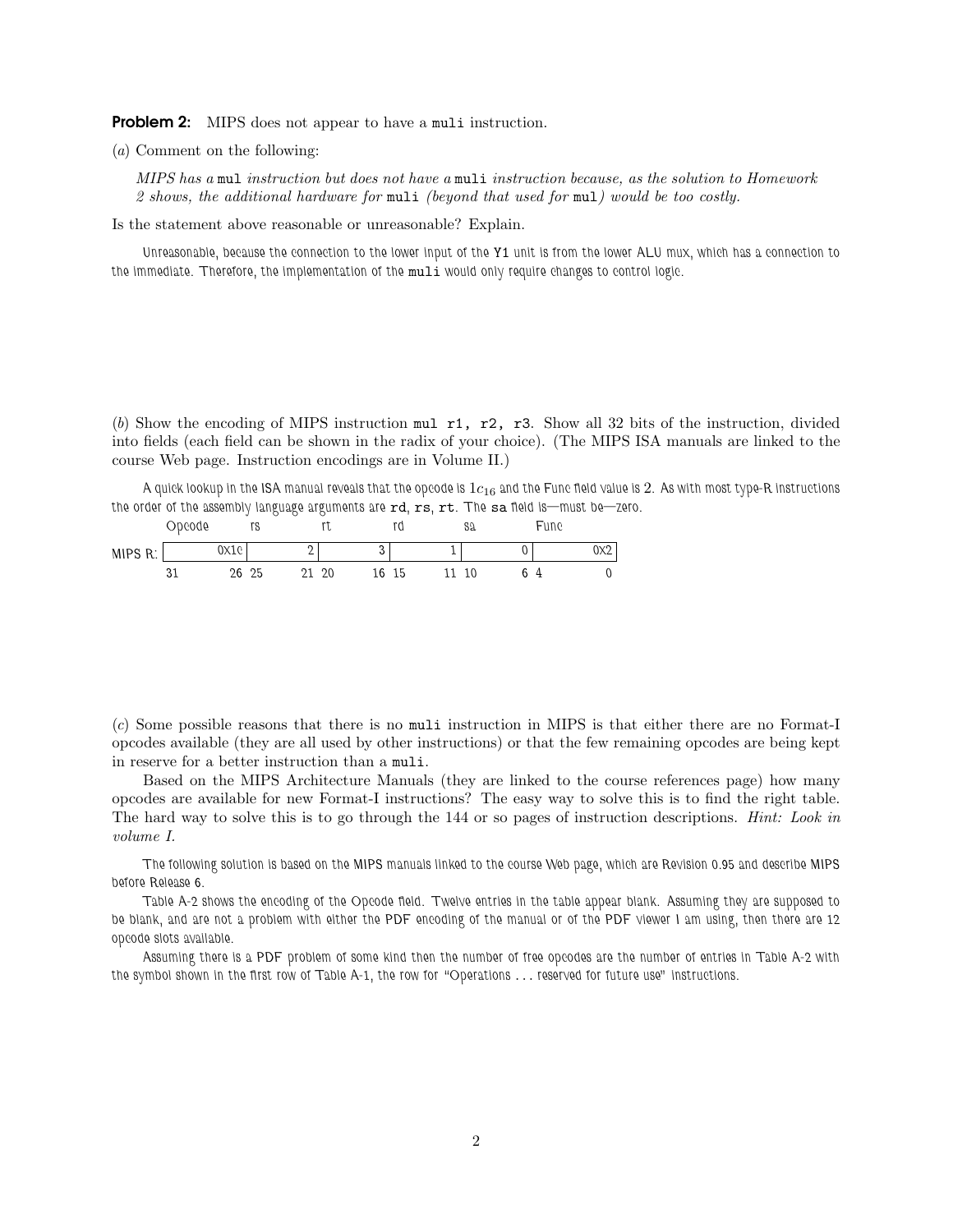**Problem 3:** Perhaps you saw this coming: Time to add muli to MIPS.

(a) Show how a Format-R muli instruction with a ten-bit immediate might be defined using unused fields in the Format-R encoding. Make up your own function field value, but try to pick one that's unused. (See the previous problem.) Show how muli r1, r2, 43 might be encoded for your muli definition.

Table A-5 of the Revision 0.95 shows function field values used by the family of instructions that includes mul. The mul instruction is in the first row of the table and the second row appears empty (see the gripe about the PDF manual from previous problem's solution). Lets reserve the second row for immediate-value versions of first-row instructions. So the function field value for mul is  $000010_2$ . So lets make the function field for muli  $001010_2$ . The opcode will remain  $1c_{16}$ . To encode the 10-bit immediate use bits 20:16 (the rt field) for the upper 5 bits and use bits 10:6 (the sa field) for the lower 5 bits. So to encode  $43_{10}=00\,0010\,1011_2$  set the  ${\tt rt}$  field to  $00001_2$  and the  ${\tt sa}$  field to  $01011_2=b_{16}.$ 

|         | opoode |      | ט ו |   | v  |    |    | sa |     | Fune |     |
|---------|--------|------|-----|---|----|----|----|----|-----|------|-----|
| MIPS R: |        | 0x1c |     | ∸ |    |    |    |    | 0XD |      | 0x2 |
|         | ັ      | 26   | 25  |   | 20 | 16 | 15 | 10 |     | 4    |     |

Opcode

(b) Modify the hardware below (there's a copy on the next page) to implement this new instruction. The modified hardware should provide the immediate needed by muli. Show datapath but not control logic. Of course, any changes should not break existing instructions.

Pay attention to cost and performance. This can easily be solved by adding a mux in the ID stage. Hint: The solution is not much more than a mux. Be sure to carefully label the inputs.